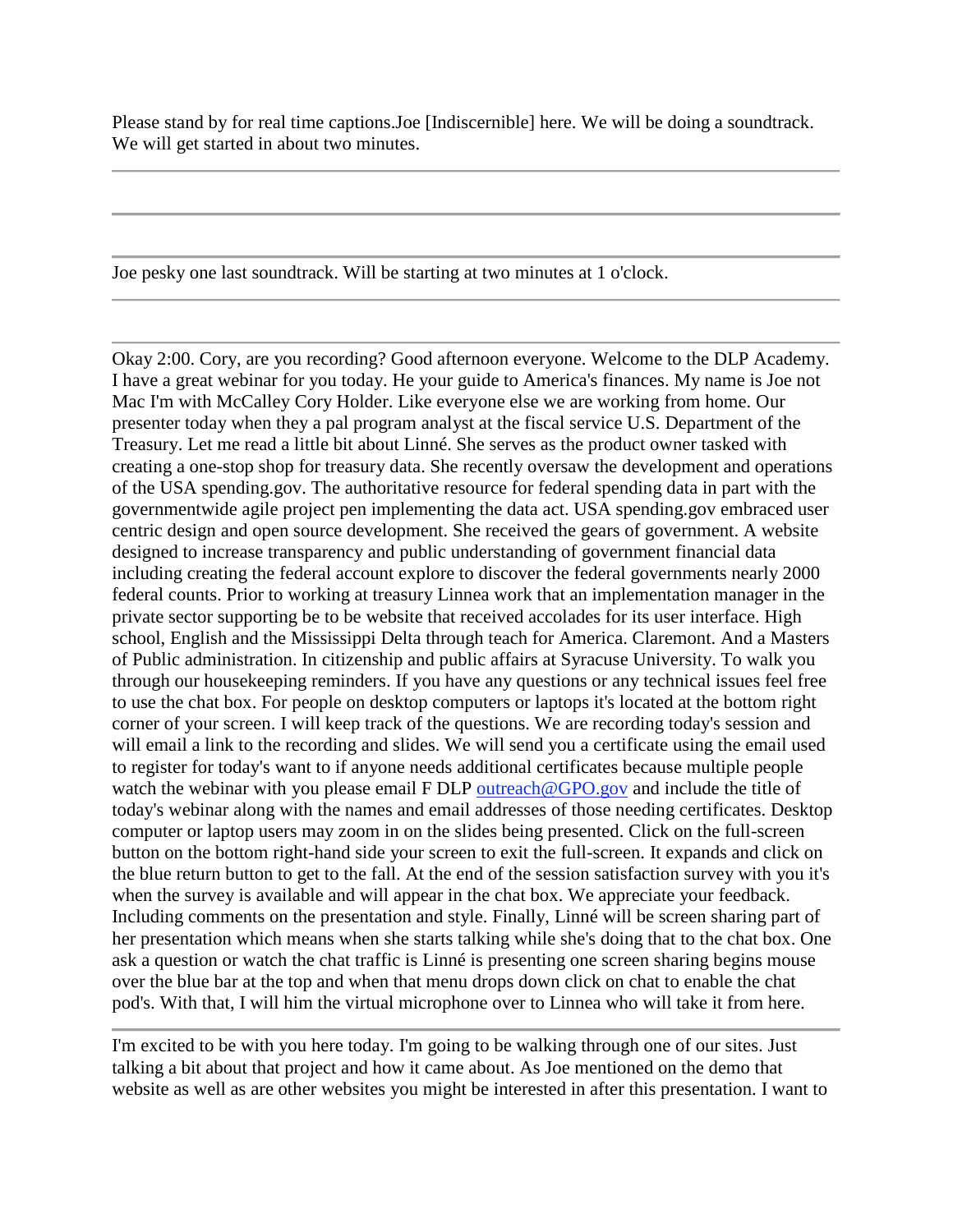start with a pop quiz. We see what people thought about the information we are clear on America's finances one question I have, here's what people think the ballpark figure is. How much money did the federal government collect in revenue last year? In 2019 the federal government collected \$3.5 trillion in revenue. Related to that, wondering how much money you think the government spent last year? I put together a question here in the pulling feature. Open up people want to take a guess based on the revenue number. Let's see what the results might be. Give people a chance to vote options range from 10 trillion to 2 trillion, six stone people thought 6.7 children were template 2 trillion. The federal government spent last year. The numbers we have here are the last full fiscal year. This is for last year and this year they will be calculated coming September those can be different. It's helpful to see the really large numbers. These questions are talked a lot about on the news and things like that. Thanks for participating. This is related to America's finances. I'm wondering people know what deficit and debt mean. These terms are thrown around a lot. I'm curious about the relationship. Will give you chance to think about that. Here the deficit occurs when the money going out exceeds the money coming in. When the U.S. government has a deficit most that spending is covered by the government taking on new debt. The total of debt would be with the government owes and is essentially the accumulation of all these deficits over time minus the repayments of the debt. The debt and deficit are two terms we will be focusing on here today when we talk about American finances.

I'm going to give an overview and then I'm going to walk through the project and show you the site we have created. You guys finances is intended to increase the public awareness of the federal government finances. Truly meant for the general public. It's to translate these assets. It's simple. Today's presentation is going to cover the history and philosophy of the project we had as were building up this website. If you have any questions along the way feel free to drop those in the chat feature. Your guys is a reinvention of something the Treasury Department has had a long time. As previously called the citizens guide to the financial report of the U.S. government. We found a lot of people do not find is accessible so it was a long PDF that was static that the Treasury Department issued each year a lot of people had trouble understanding the numbers and concepts must you are already an expert government finance. Given the title of citizens guide people thought that was related to immigration or something off-topic. We try to come up with something is a lot more to the point of what we're actually talking about here. The idea for this project originated with the secretary of treasury who proposed the idea of evolving this PDF version into something that would be a lot more visually appealing in website form factor explore federal finance. What her team came up with is something shareable and mobile friendly. It's created using all publicly available data and open source code that other people could copy and reuse. The goal is to be transparent and where were getting the numbers and how we're presenting the information. You can see one of the questions I asked earlier from the federal government spending 2019 will I will walk you through the website later. These are the high level questions were trying to get on the site. The inspiration for this work goes all the way back to our country's early history. This is a quote from Thomas Jefferson. We might hope to see the finances of the union is clear and intelligible as the books so that every member of Congress and every mind in the union should be able to comprehend the two [Indiscernible] and consequently control them. The idea here is that we want this to be something everyone can engage with. Want everyone to understand and analyze and investigate. Background on the project team that worked on this it was a team that consisted of developers. Content experts, analyst, U.S. designers, we worked in the agile framework were you have goals you are pursuing every two weeks or so so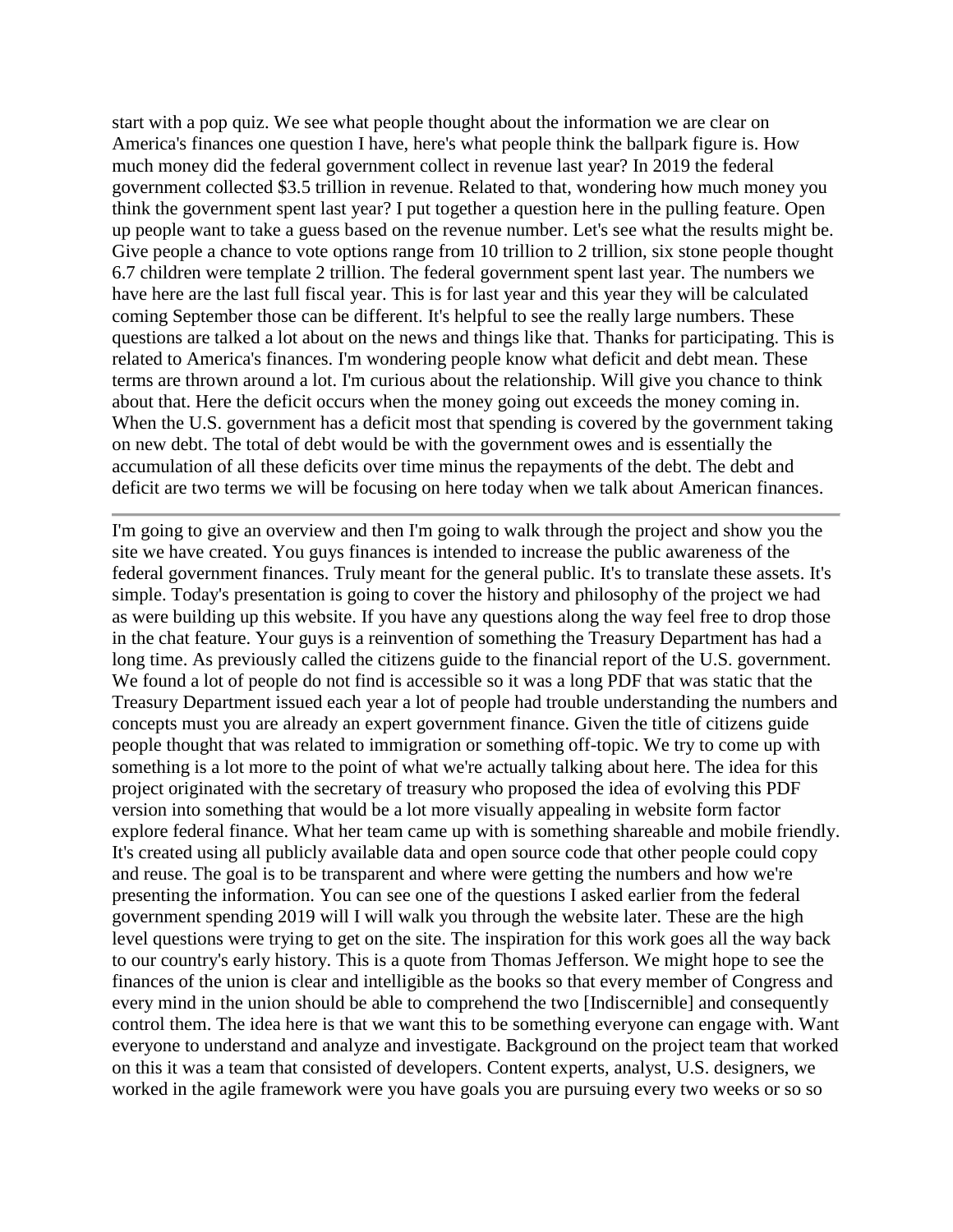we had a [Indiscernible] a focus on those goals in a product owner from the fiscal service and then the team is composed of people from the Federal Reserve Banks of Kansas City as well as some [Indiscernible] from Hamilton. It's a mix of people. The key principles of the project were to incorporate human centered design to make sure were designing something that would be usable for people. We went to make sure we had a neutral objective approach. Out about that later. We want to use the open source technology where you can see our code everything we did and it would be repeatable and transparent. As I mentioned before, we had agile or scrum methodology for were working fast towards what we think is the most valuable work. It's often practice in the private sector in web development. Less so in the government sector were there working more and waterfall. This is something our team has been doing we try to follow this agile approach.

From examples of the human centered design feedback we had in order to know what people think about something we wanted to talk to real people and we spoke with over 200 people in Washington DC and St. Louis and Kansas City. All the different places our teams are over the summer of 2018 we first put this together. We were talking to people in the initial phases trying to think what this would look like and throughout the development lifecycle as we are trying a few ideas example the feedback we included was on the site name or what we would call it. People favor the idea of you guys as opposed to the public. We did a lot of testing of the navigation of the website to make sure people are seeing the information expect to see when they click on a button on the site. We focus on terminology through the concepts and mention the start income versus revenue. That deficit. These are terms people are familiar with but night not be certain on the exact meanings. We want to make that clear. And then we had design feedback on the wire fee frames and then different visualization. We wanted to incorporate feedback through the entire process. Some other things we heard from this process. People set it must work well on mobile devices. We built for the desktop or laptop version. More and more people are doing everything on their phone. We want something that's going to work well. People really emphasize the importance of search. We heard that people wanted us to leave visualization. That's attractive and engaging in helps people understand concept's. So some sample feedback. These are more or less direct quotes. General information for the public and everyone. People had trouble understanding what \$1 trillion is because it's such a huge number for people to really fathom or have any's baseline comparison for how much money that is. People had questions about knowing where the money they pay on the taxes is going. People want to see personalized examples such as breakdowns through average family contributions. These are all things we try to incorporate on this site.

As I mentioned before we want to take a neutral and objective approach. Treasury views a source of objective, unbiased information about federal finance. As part of that, we do not include any value judgments we use mutual language and we provide the data and allow users to export. We also want to be clear about the data sources were using. Most this data is Treasury Department data such as a monthly treasury statement a monthly statement of the public debt. Those are summaries of the government finances that come out each month. In order to put this data in context we use information from the U.S. Census Bureau such as the population. We also use information from zero economic analysis for things like BDP data and we want to put the numbers in context.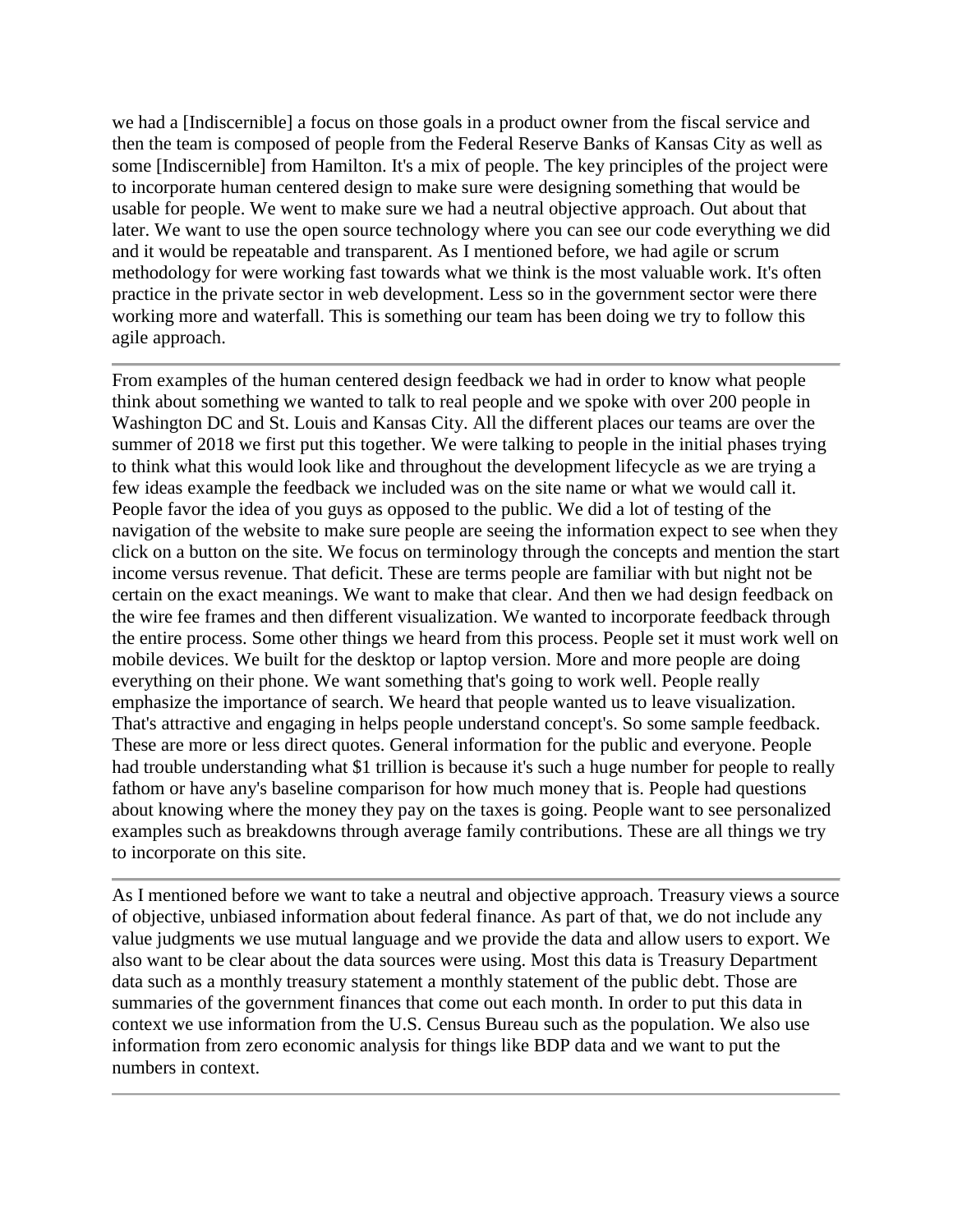As I said before we have open source technology for this is totally available to the public. You can take a look at it, you can reuse it free of cost if you want to start your own analysis. We make that all available. Here a minute trying go out and share what the actual website looks like and show you how we incorporated some concepts into the website itself.

Hopefully or sing America's finances here. This is posted on our data lab website. We lead with the essential question. How much money does federal government spent on 2019. It's updated on a yearly basis. There will be an update to this in the fall around October. As the new numbers come out. This is looking at the past year. We did an overview of federal web for new, federal spending,. Minute trying go back. I'm gonna try and see if the problem continues. Can people say in the chat if there able to the website now?

Let me try and pulled up through Internet Explorer. I love you have any advice on how to shoot through chrome here.

When I, he should be able to show it through any web browser.

Let me try different way.

You have to enter into your page.

Just going through Internet Explorer. It might look slightly different. I want to go to America's finances guide. As I've seen before central questions here how much money does the federal government collect and spend in 2019. Were walking through federal revenue, spinning deficit and dead and the four chapters of the site. Here we have how much money did the government collecting revenue? There are key themes you see on this website. We went to put these numbers in context in how they compare to the past few years, how they compare in terms of different examples we can break down. Here were comparing it year by year. If you click in here you have different examples of how big that number is. Right with \$3.5 trillion. Federal government revenue is about \$110,000 of revenue per second. In the time we read through this it's roughly \$1 million in revenue. Some other ways we can break this down. \$3.5 trillion would be the same amount as 71 million people receiving a salary of \$49,000 a year. 3.5 trillion is equal to the average U.S. contributing \$2300 per month which is a two bedroom apartment in Boston. You can see in all these examples were highlighting exactly where this comparison numbers coming from. Were trying to get people context with this number means. So also the revenue of the top 25 companies and S&P 500. Moving on to federal spending. As we talked about before last year the government spent \$4.4 trillion. We are showing that compared to the last two years here. We also have examples. I want to go to the before what that means. \$4.4 trillion is equivalent to a little more than 13,500 dollars per individual in the U.S. according to the Census Bureau. It's the same as a three bedroom apartment in Santa Rosa, California. Also equivalent to building a fourlane road from DC to San Francisco and back hundred 32 times. You can see where were getting those numbers. Moving down to deficit and debt in 2019 the federal government spent \$984 billion more than it collected which resulted in a deficit. What is that number equal? 984 billion is about 25 times the amount of credit card debt Americans created in 2019. You can see is the page 2 here I encourage you to go to the site. You can see all these different examples. We are also trying to explain the concept of deficit and revenue. Deficit is difference between spending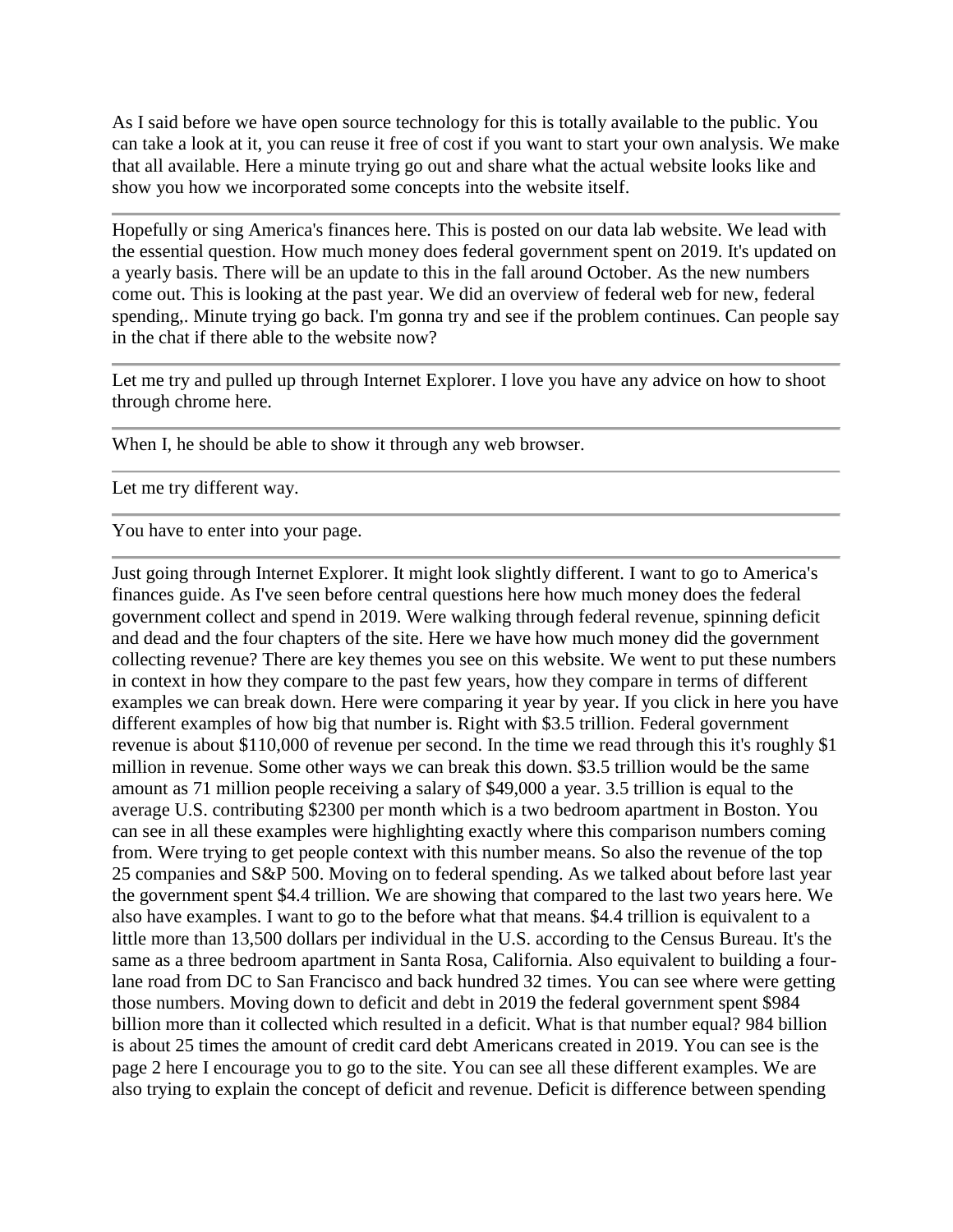and revenue. You can see that graphically there. Then federal debt. By the end of 2019 they have \$22.7 trillion in federal debt. We are plotting that over the past few years. Again we have these comparison points. The federal debt if it was split evenly among households your household share would be \$177,000 just the median home price in Florida. We have some other examples here to trying put that number in context. For each of these we have that quote I mentioned in the presentation as well. We have a whole section that delves into that concept. If you want to learn more about federal revenue. Were trying to plot out what that means. This.here is \$1 billion. So plot out what \$3.5 billion looks like and revenue that many docs here is \$1 billion. How does this compare to the U.S. economy.? We can see it 16 percent of U.S. GDP in fiscal year 20 night team. That helps provide a comparison number. What are the different sources of government revenue? Talk about individual income taxes, Social Security and Medicare and corporate income taxes and smaller categories here.

How has this revenue changed over time? We look at these different areas and see how they trend year over year. Through all of this you'll see our graph in these pages listed data sources and methodology so it's really clear where the numbers came from and you can download a CSC were getting those numbers to graph them yourself.

We had this navigation bar at the top see can walk through that another feature we have is the country comparison. Here and our focus in the U.S. To put that in context to show some other countries and how they would stack up. Moving on to the next category the federal spending with a similar concept of trying to illustrate with this \$4.4 trillion looks like. The strain that through the dots. And comparing that to federal revenue in the U.S. economy. Here you can see this federal revenue is 3.5 children. That's mapped over this 4.4 trillion. We can look at the different spending categories. What does the government buy. These are more longform answers walking through different examples. We can see the subcategories of spending of national defense Medicare security interest on the debt veterans benefits education and etc. We try to think through what are common questions people have about these concepts and we try to answer those upfront. It's mandatory and discretionary spending. People talk about the future of Social Security and Medicare. Were providing answers to those that are the deficit in the last year the federal government spent \$984 billion more than it collected resulting in a deficit. We can see that 984 billion looks like. I want to compare that deficit to the national debt. And how that creates the deficit. We also look at the debt. This is added on to the prior year debt balance. You can see that visualized here. Looking at trends in deficit. The last time the U.S. government had a surplus is in 2001 and we graph the deficit year over year. Try to provide context here we have the great recession in 2008. Mapping were that happens. Were trying to provide facts that one obvious question is why the job. What events happen in that timeline. And then again, disclosing the data methodology for all this. It's the country comparison as well showing the stimulations to the other countries you can add and remove countries so we've created some default countries people might be interested in. You can play around with this if you want to look at specific countries. Were in a deficit. It looks like Jeremy had a surplus at that time. And then the last concept here. Comes into debt. Federal government had \$22.7 trillion so how do we get to that number. The U.S. government has a deficit it's covered by taking on new debt. Similar to a person using a credit card for purchase and then not seeing the full credit card balance each month. Overtime there's more deficits that federal debt gross. Were showing the size of that in those \$1 billion dots that we saw before. You can compare that to the U.S. economy it's 107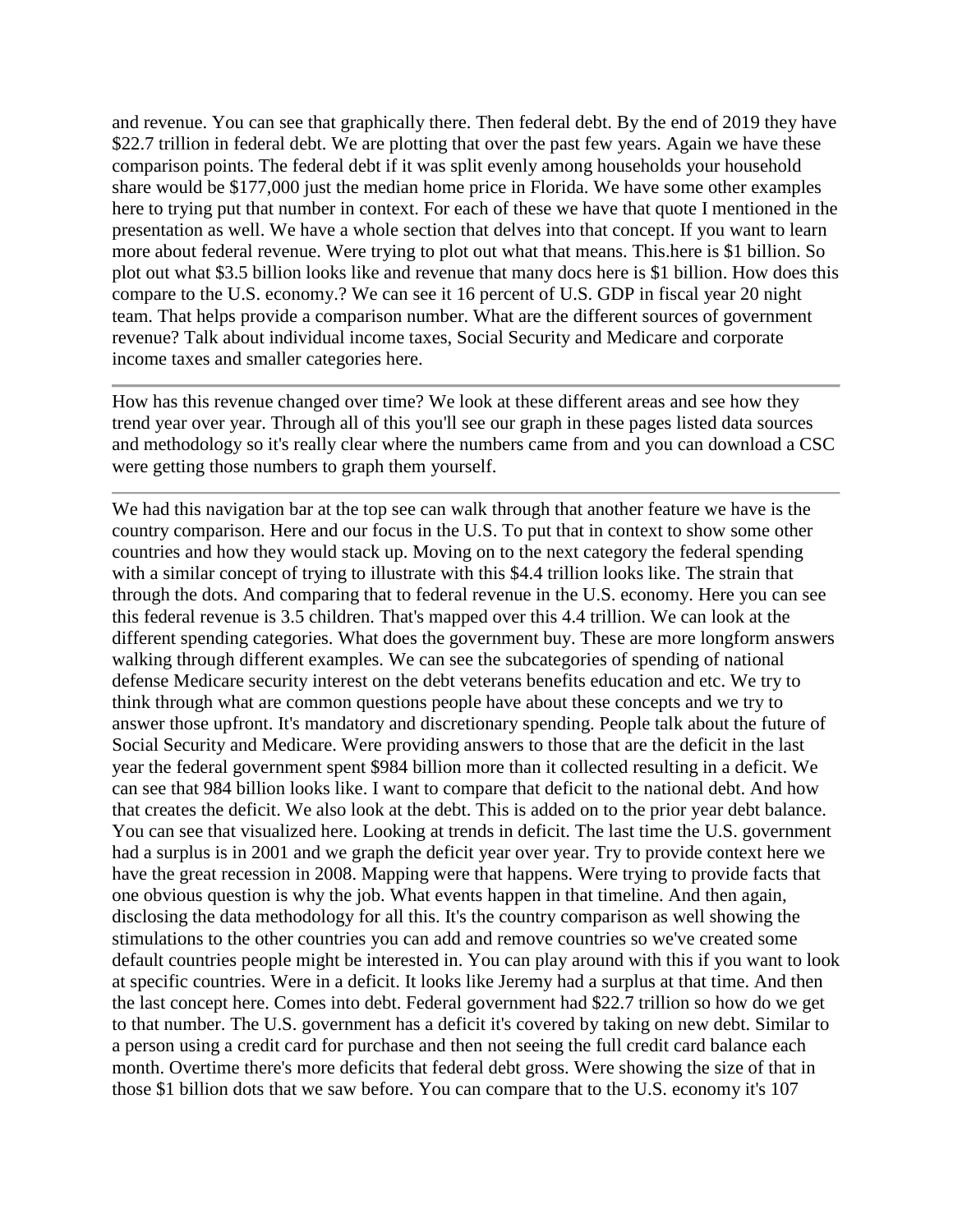percent of last year's GDP. You can also look at the trends instead we look at jet debt to GDP it's the highest. The chart we saw before. Also bringing up the key questions that equal to have here. So interest rates on the debt changed over time were graphing average interest rate versus the total debt. How much it cost to maintain the federal debt. You can see all these different charts to get context for the impacts of this. And then again, we have this country comparison you can see this in context related to other countries. I clicked [Indiscernible] here but I didn't click through anywhere near all the content. I deftly encourage you to go to the site and play around the graph. It was asking for people to engage in. It's a number. Something people could relate to. We tried to give examples and contacts for those numbers. Tragic visualizations for those in terms of how large they are. Has attracted comparisons to other countries and U.S. economy. And pass prior years. Get a sense of what those numbers mean. The government is putting out for people it's a huge step forward to the text heavy static PDF that we were showing before. I encourage you all to take a look at this. It's a neat resource. I also want to spend a couple quick minutes here highlighting our other websites that relate to this and you might be interested in. Here I'm on the data lab website. It's called America's finance guide. This is where you can go. You will see the things I walked through here. Go through the data lab at large. Visualize government finance so people can better understand it. Just go through this had a high level. Visualize things like the daily treasury statement. How much did they spend each day. You can see that trendline here. They also have a number of analyses. Things like colleges and universities you can see how much money the government gives funding to each college or university. This could be research projects or loans or anything like that. You can search for your alma mater there. The homelessness analysis is really neat. Showing how may people are impacted by that. Were the different programs that address that problem. Also another topical analysis on federal employees, how many people the federal government employees and whether they live? What agencies are they a part of. Showing a heat map here you can see DC and Virginia have a lot but the largest states to the federal workers as well. Also, different analyses on contracting and different visualizations. Show the daily tracker. This is again updated each day. Taking a second to load here. I'm going to restart and share again. Let me try go back and show USA spending. Okay hopefully everyone's with me on USA spending.gov. Showing the data earlier. That's a sister site to USA spending.gov which you may of heard of before. This shows all government spending. This is covering contracts, grants, loans. Any type of federal government spending. We leave that same number. We walked through the same features here. How you can view this. The search feature is the main feature. You can search by fiscal year, the award types I mentioned, you can search by agency and you get to the award level. That's really neat. It's part of the data act or we show the awards spending and the finance in terms of what federal account spend it. You can click on in award and see what was the contract. It's department of energy to Lockheed Martin. You can see the time period was, what was for, things like that. Also have different profiles by agencies. You see government spending broken down by each agency. You can see what the budget is forgiven fiscal year and the different obligated amounts and what that went towards. We also have the specific federal accounts. You can see different account names and explore what funding came from each account. We have state profiles here. I can go to a certain state through the awarded amount, what's the population for that state. What does that account to per capita. The same we showed on America's finance guide. Put that in context. You can see different breakdowns of where this went. What type of spending it was, transactions over time, what agency this money is coming from. It's like Social Security, and Medicare and Medicaid are big drivers. And then one thing that's neat is we have this recipient profile which shows you can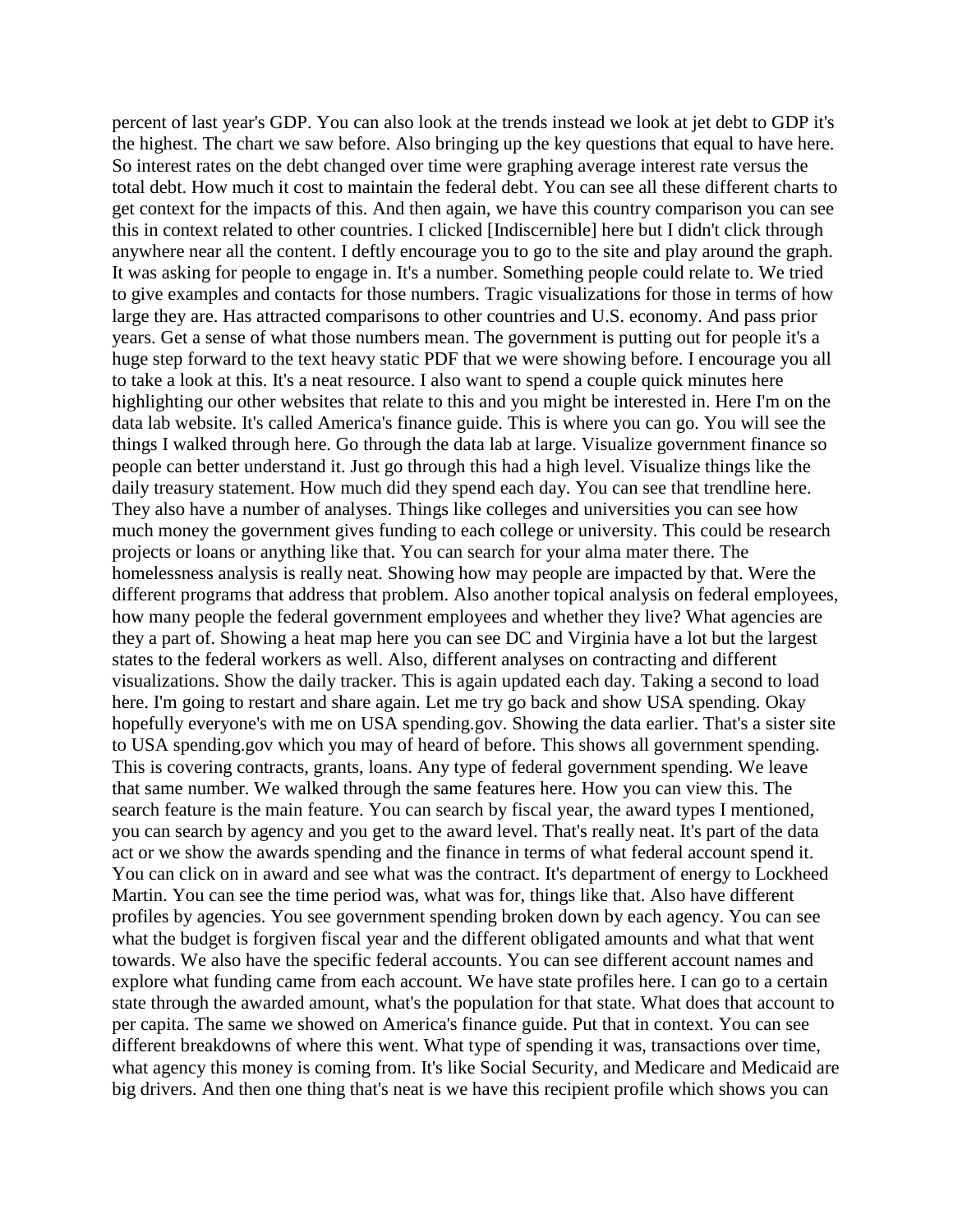search by award type but it shows the biggest recipients of government funds. We the state of California. 87 \$3 billion. House that change over time. Where did that money go. The effort here is on transparency. All this is available for download. You can search by a certain year. He can do a custom download. You have the data you want. These are great resources to increase government transparency. This site as what was developed by open source code this code is out there and available for people to go and see how we created all of this and replicated. I handed back over to you to see if there's any questions.

Thank you. Great presentation. Towards the end you answered my question. What can you download they always want to download things and use them in their own ways. On all the sites you showed is that true you can download what you're looking at into a spreadsheet or database?

Yes. All of them have downloads. Your guide to America's finance is the download for the data that striving each individualization. U.S. spending has a lot more data you can download. It's all there.

Okay. Sorry. Have another phone going off. Let's see if we have any questions here. Someone asked what's of scrum master.

So [Indiscernible] is a [Indiscernible] term where you have everyone for the go on that case all working together on that. It's in terms of the person who is organized teams within the agile framework. They help remove blockers and identify dependencies and focus on helping everyone work better together.

Someone commented Boston isn't a good example of rent. There pretty high.

It depends on if you're in a city or not.

Jennifer made the comment, most people want to know where the money came from and how much federal dollars is coming to their home state. I'm trying to remember back now. Can someone punch in their home town or city and show all the money coming to them?

To try to attempt to share. Hopefully your with me. I will say your finances is a high-level overview. It's not attempting to get to that level. It's explanations for these numbers and concepts. It's not that granular. You're suspending is. Go to the advanced search maybe I'll look at last fiscal year. 10 only want to search year. We do offer that. You can search by location.

So it goes down to the city level.

In County city congressional district. Here's example kind of what you want to look at. Context, grants. You can see at the award level here. I didn't walk through these different have's but I can click on on time to see spending. I clicked on 2019. You can see that breakdown. Through quarters or times. The map is really neat. I probably want to go to the county level. I search for specific county. That's how much money went to the county. It depends on where you're from and want to look. Good your spending is a location feature. If you're interested in certain specific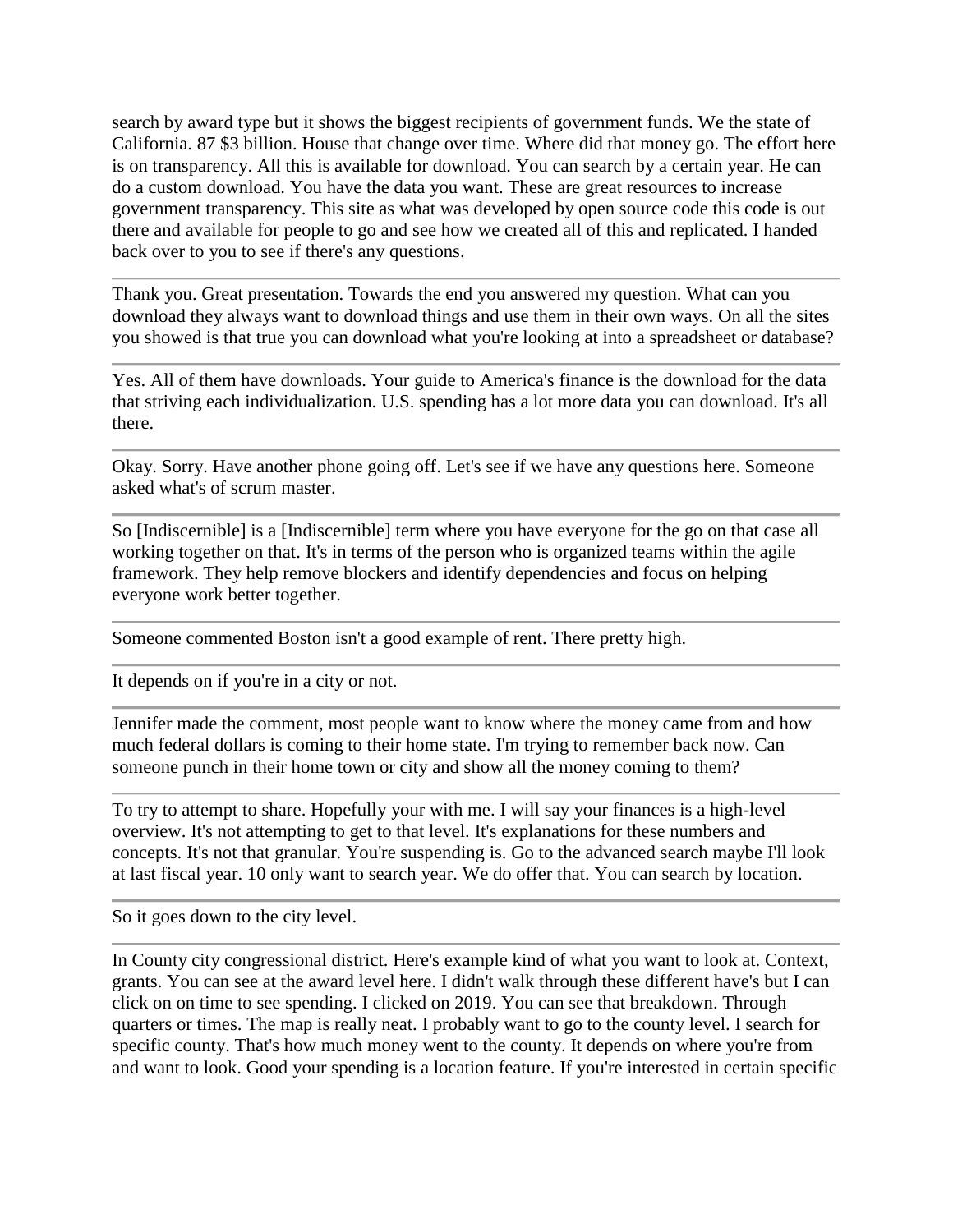agencies you can filter by that. It specific companies in your town. Really whatever you want to look at. It's all be there. This data is updated on a daily basis.

That's impressive. From that point if you want to download something where might you go.

There was a download button right here

Okay. So then it will do a spreadsheet or something of that nature?

Yes. This is going to download exactly what I searched on. I can open the file here. You can go to the download center for larger search it is. It's best to search by location through this advanced search.

Okay.

Can you say what you're clicking. This was a while back. Sorry Jenny. You will qualify that. Any explanation of budget appropriation, spending, any definitions of those terms?

Yes. Let me try go back here. We did all the sites. We have a glossary here.

Okay but to authority, but you function, these get a little legislation. If you go to the data lab they've a glossary as well. So yes, we try to define terms. If you're playing around on the sites and you find it term or not defining what is known we would want to do that.

Excellent. Jennifer says one thing librarians know about is time lack maybe she means lag in data. How do you address it on your website? I keep chart here in terms daily. I imagine some sort of lag. Maybe not. Can you talk about that?

Generally some lag. You're going to America's finances. That's updated on a yearly basis. It's not daily. Sing at the past fiscal year full. There's more spending towards the end of this fiscal year. Each fiscal years updated. It's a daily report. By treasury. It's daily data. That's the only analysis on the data lab it's daily. There either connected to USA spending so they would be updated on a quarterly cadence. Depending on what they have time to do. Some those are not daily. USA spending gets the award data from the system called F PDF. That's a daily data as it's going out. We also have the financial side of things. That reporting is quarterly. You see which funding account is coming from that would be quarterly submission data. There's like in certain parts the data.

Thank you. Provine says is there any intent to show deficit that etc. compared with inflation so we know how the deficit in 2019 compares with deficit in 2018 stay in terms of real dollars.

I think that idea was considered. And Mike [Indiscernible] is on this call. Should have a better sense of that. The ideas in battleground. I don't know why the final decision is made that way. We want to show how it compares. We try to do that and some other ways we did not bring in inflation in that sense.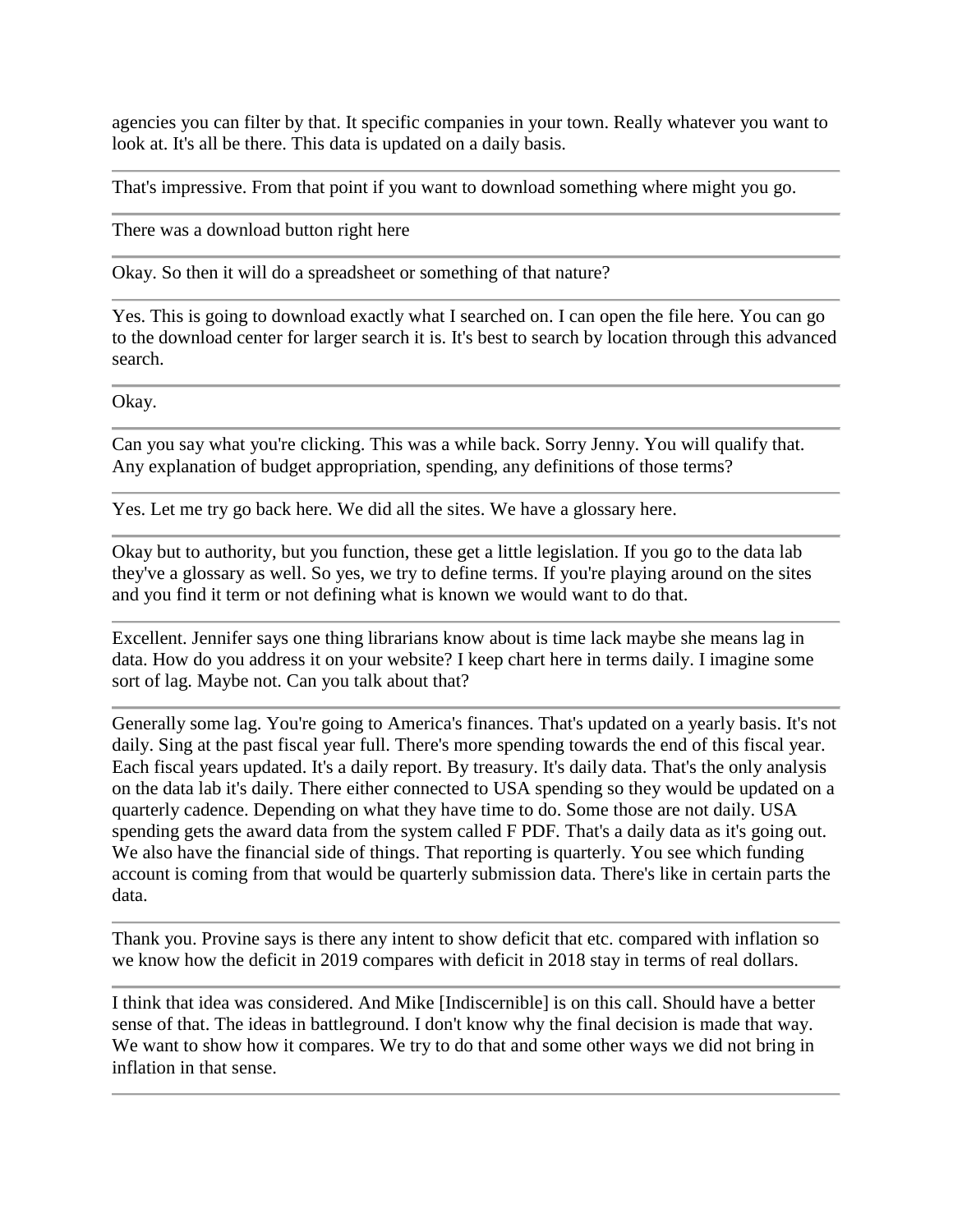This is Alicia. I can elaborate. The idea was tossed around. There were some issues on the technology side and at the time this was created inflation was low. It didn't seem as though I was can add a lot of context to what we were discussing. It's something we may revisit. Partly for simplicity sake and just making the technology straightforward they decided against that.

Thank you. Mark asks are there plans to go back in time and add more historical data about contracts and spending.

This is a bit of a problem. The data is only as good as the reporting was. USA spending goes back to 2008 in most cases. You can get pretty far back there. Were not reporting on those fields. There is legislation on recovery act and the data act that mandated that reporting. Unfortunately, we would only have partial reporting if we went back further than that. In terms of the finance we looked at the last five years that's how far back that system is reporting it. That the limitation we can go as far back as we would like to. Were trying to get as much historical data as we have.

Thank you. For asks one will the website for the Inspector General for pandemic relief be publicly available.

That's a good question. That's run by the OIG. Not part of that. Not privy to that information. Were looking at ways we can highlight the covert related spending. To be something on that. After that 10 links it's a different area.

Jane gave a nice shout out. She was in need of approving. With that your presentation was great. I agree with that. What about states with no county government where every city is different than towns/municipality.

I was just going through the filters. You can search by state and you can take a look at the state profiles by region. There's different ways to get added. It doesn't have to be like county. I believe there's a Citysearch you can do you want to see the data by city.

You may have explained a is there a way to find out what is meant by spending categories such as direct spending? Without being a glossary the verse deficit.

I'm trying to remember where I did that. That term came out. Let me try to go back and see. I'm looking at the ways we break down payments. Not sure exactly where that term came up. One place you can find information is spending Explorer. We have these different graphs based ongoing interview by agencies and account and getting to the program activity level. So designated programmatic activity's. The federal government sets up. You can see it by that. It's one of the profiles which is direct spending where it was.

We can follow up later if you come across that

Here we have a direct payment. In the glossary if that's what you're looking for.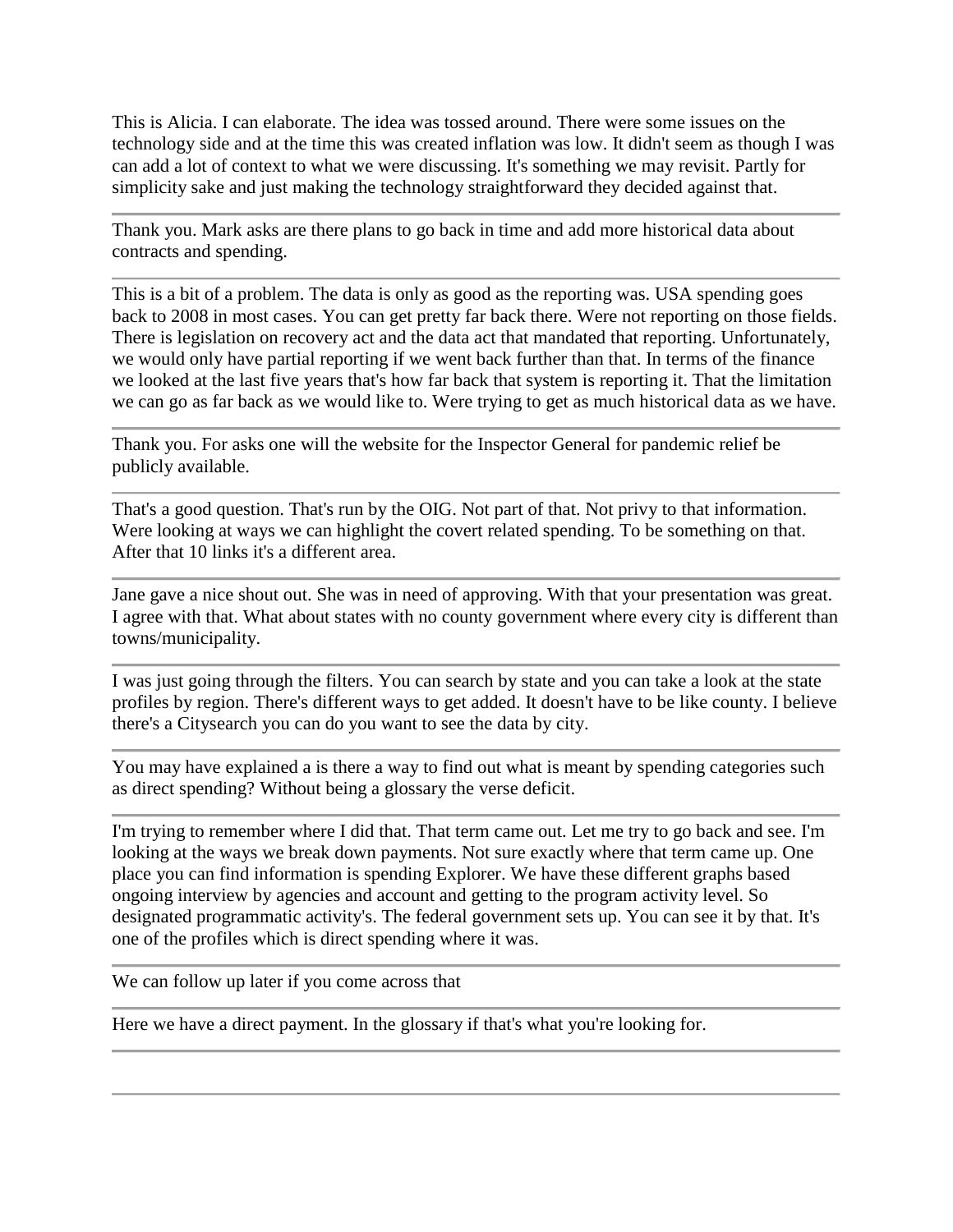Jenny is going back. She meant more detail than a glossary., Explanation that budgets is in the same.

A lot of USA spending is talking about what's obligated. There are differences. I did not sure my screen. Let me go back. Getting out there is were looking at amounts that have been awarded. It's different than the payment going out the door. We are trying to get to that level. In order to get to that we need to tie the data across those different boards. That's something we want to work towards is getting this focused on payments out the door. In the federal accounts there's more granularity on that. That's something were working on more of

To any of the websites provide information on other budgets. For example, the general budgets for the various wars for example, Iraq

That would be interesting.

You can correct me if I'm wrong. Not directly. There's not a flag for that in the data. Given that it goes back to 2008 I'm not sure how good the data would be. I did see a question about COVID-19. With the keyword search it's a really neat tool. You could see here's a contract for ventilators. Deftly search around. The data is on their. Will try to walk workaround how to highlight that. Get to this spending. It's for different topics or Pacific wars you can do something similar.

Thank you. There's your geography do conduct congressional districts.

It did. I didn't show that example. It's for the filters. To go to the advanced search. If to fill out and pinpointed by country testing etc. You can get down to can congressional district.

That's great.

Mark gives a shout out. Wondering about data quality.

One quick thing I would say about that is were trying to approve data quality and will central site. We get the data from all these different agencies. We have an area about data quality. Each agency has to certify their data and quarterly submission. We the system that run certain validations. Were trying to ensure the highest level.

Jennifer asked what you think about requiring I don't know what that is. LE I instead of Don's.

That's a change GSA is working on. I think the idea there is were using Dun & Bradstreet as the recipient identifier. Were trying to move that as a open system we don't have to register with them. Little entity identifier I stopped working. Working on a different website. Not in those conversations. I can't speak too much on that.

Burke makes a comment. Wars are funded by supplemental appropriations and sometimes the term overseas contingency operations is used to describe extra military funding.

That you can search for a the agency the funding is going to.